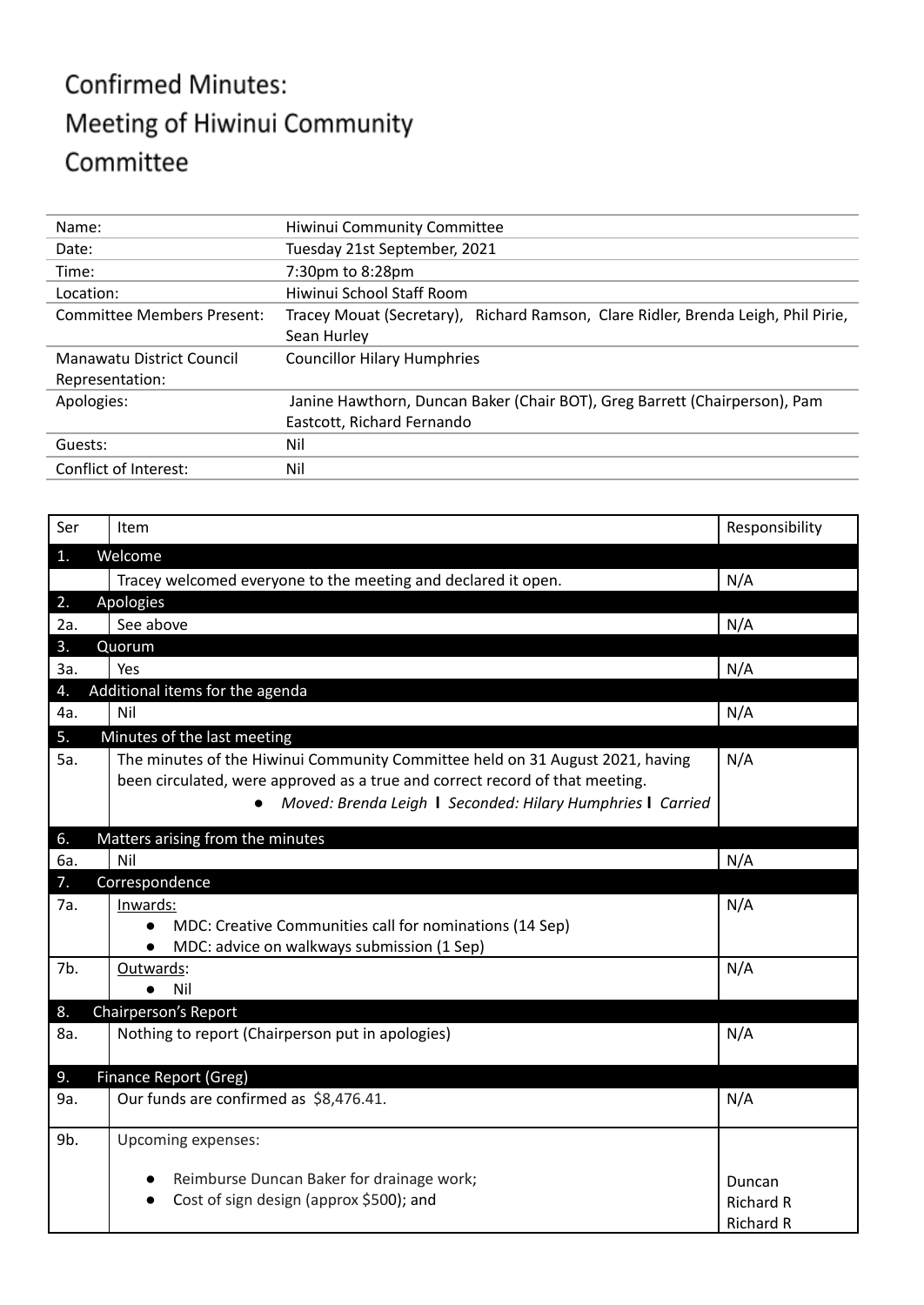|      | Sign manufacture via Roadrunner.<br>$\bullet$                                                                                                                                                                                                                                                                                                                                                                                                                                                                                                                                                                                                                                                                                                                                                                                                                                |                              |
|------|------------------------------------------------------------------------------------------------------------------------------------------------------------------------------------------------------------------------------------------------------------------------------------------------------------------------------------------------------------------------------------------------------------------------------------------------------------------------------------------------------------------------------------------------------------------------------------------------------------------------------------------------------------------------------------------------------------------------------------------------------------------------------------------------------------------------------------------------------------------------------|------------------------------|
| 10.  | School in the Community (Brenda)                                                                                                                                                                                                                                                                                                                                                                                                                                                                                                                                                                                                                                                                                                                                                                                                                                             |                              |
| 10a. | The school has sent out a survey for Covid 19 to parents and caregivers to give<br>feedback on. Reflections are for the school to be mindful that there are competing<br>priorities. The school may have a parent evening to discuss Covid and the<br>'home-learning' that occurred.                                                                                                                                                                                                                                                                                                                                                                                                                                                                                                                                                                                         | N/A                          |
| 10b. | The school has organised a Lamb and Calf day for Covid Alert Level 1 and 2 scenarios<br>(30 Oct).                                                                                                                                                                                                                                                                                                                                                                                                                                                                                                                                                                                                                                                                                                                                                                            | N/A                          |
| 10c. | School camps are well planned and ready to go for both Covid Alert Level 1 and 2<br>scenarios.                                                                                                                                                                                                                                                                                                                                                                                                                                                                                                                                                                                                                                                                                                                                                                               | N/A                          |
| 11.  | Hiwinui Planting Project (Richard R)                                                                                                                                                                                                                                                                                                                                                                                                                                                                                                                                                                                                                                                                                                                                                                                                                                         |                              |
| 11a. | Richard is ready to spray the planted area for weeds. Mulch is organised and we have<br>as much as we need, delivered, once the date is confirmed. We will also mulch<br>around the three Hiwinui sign areas.                                                                                                                                                                                                                                                                                                                                                                                                                                                                                                                                                                                                                                                                | Richard R.                   |
| 11b. | The proposed date for the working bee is 20-21 November, with the School's working<br>bee proposed date of 27-28 November. Tracey will confirm this at the BOT meeting<br>this Thursday.                                                                                                                                                                                                                                                                                                                                                                                                                                                                                                                                                                                                                                                                                     | Tracey                       |
| 12.  | Communications (Tracey)                                                                                                                                                                                                                                                                                                                                                                                                                                                                                                                                                                                                                                                                                                                                                                                                                                                      |                              |
| 12a. | Term 3 newsletter will include a Neighbourhood Support request (POC Richard F),<br>how to report 'near miss' on the road and in particular unsafe areas, flytipping and<br>what we can do about it, and the Manchester House food drive.                                                                                                                                                                                                                                                                                                                                                                                                                                                                                                                                                                                                                                     | Tracey                       |
| 12b. | Manchester House collection - Hiwinui School is going to collect non-perishable<br>goods for Manchester House - this will be spread to the wider community with a food<br>drive on Sunday 17 October in the afternoon (time TBC). The broad plan is to use<br>Phil's WWII siren to support a food drive, paper bags will be distributed to our<br>community prior, with instructions on what/where/when regarding our food drive.<br>Bags can be left at people's letterboxes, or they can meet us on the side of the road<br>with their bags. Alternatively, food items can be dropped to school during Week 1,<br>Term 4 (18-22 Oct). Brenda will confirm with Manchester House on what items are in<br>high demand, Tracey will promulgate information on Facebook/Newsletter, Phil will<br>coordinate the siren/pickup of food, a fire engine is also being looked into. | Brenda/<br>Richard R/ Tracey |
| 13.  | <b>Welcome Signs (Richard R)</b>                                                                                                                                                                                                                                                                                                                                                                                                                                                                                                                                                                                                                                                                                                                                                                                                                                             |                              |
| 13a. | Roadrunner has cut the first signs, with installation imminent.                                                                                                                                                                                                                                                                                                                                                                                                                                                                                                                                                                                                                                                                                                                                                                                                              | <b>Richard R</b>             |
| 14.  | Local Roading Update (Greg/Hilary)                                                                                                                                                                                                                                                                                                                                                                                                                                                                                                                                                                                                                                                                                                                                                                                                                                           |                              |
| 14a. | Brenda requested for the Hiwinui road sign (Watershed Rd/Reid Line East) to be fixed<br>(it is on a lean).                                                                                                                                                                                                                                                                                                                                                                                                                                                                                                                                                                                                                                                                                                                                                                   | Hilary                       |
|      | 15. MDC update                                                                                                                                                                                                                                                                                                                                                                                                                                                                                                                                                                                                                                                                                                                                                                                                                                                               |                              |
| 15a. | Representation review - feedback closes at the end of the month. Tracey will promote<br>via Facebook/newsletter.                                                                                                                                                                                                                                                                                                                                                                                                                                                                                                                                                                                                                                                                                                                                                             | <b>Tracey</b>                |
| 15b. | Three waters feedback review closes next week (preference is for online<br>submissions). Tracey will promote via FB/newsletter.                                                                                                                                                                                                                                                                                                                                                                                                                                                                                                                                                                                                                                                                                                                                              | Tracey                       |
|      | 16. Community Response and Recovery Plan (Richard F)                                                                                                                                                                                                                                                                                                                                                                                                                                                                                                                                                                                                                                                                                                                                                                                                                         |                              |